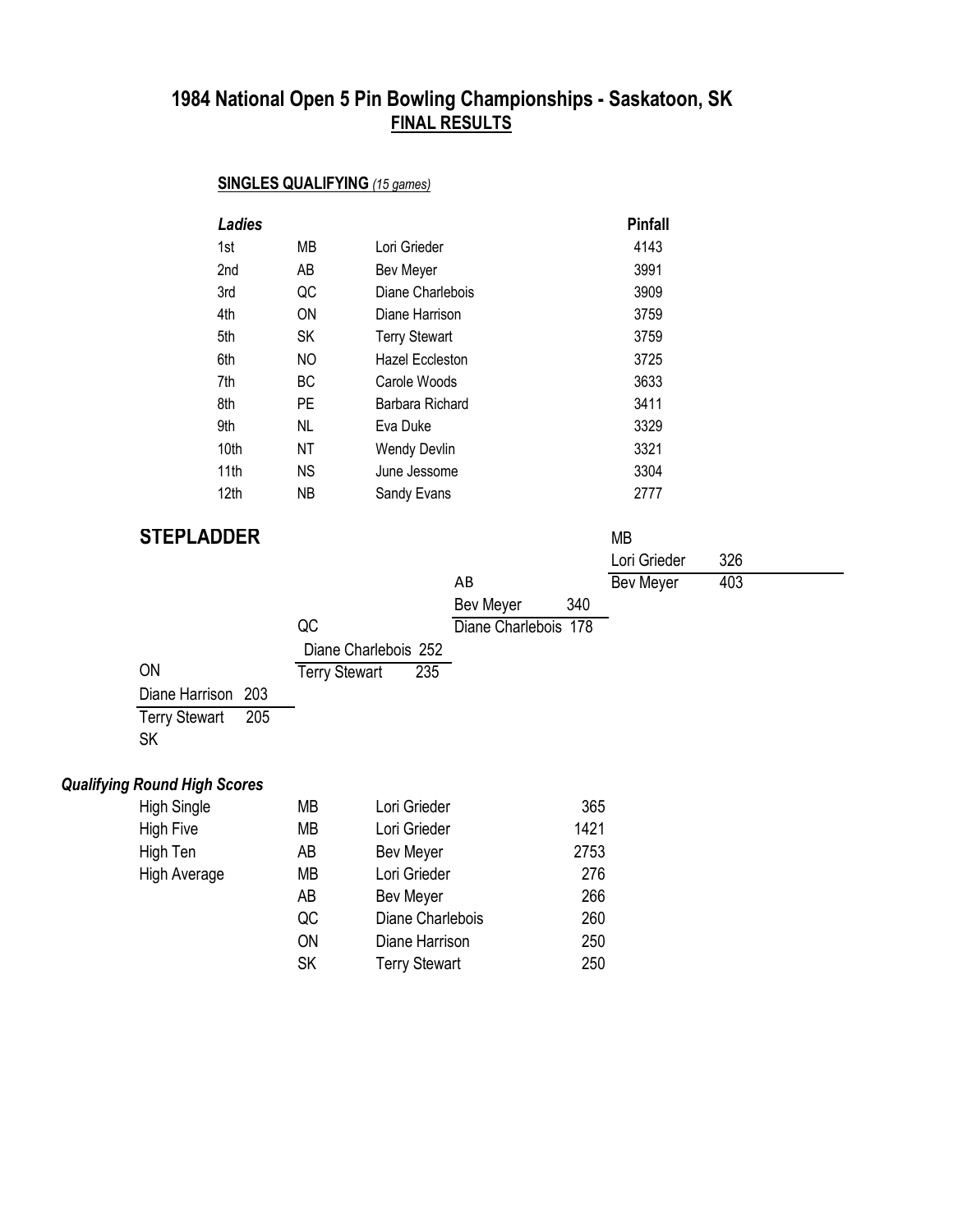## **SINGLES QUALIFYING** *(15 games)*

| Men              |     |                    | <b>Pinfall</b> |
|------------------|-----|--------------------|----------------|
| 1st              | BC. | Red Brochu         | 4476           |
| 2 <sub>nd</sub>  | AB  | <b>Ken Norris</b>  | 4255           |
| 3rd              | ΝT  | <b>Bill Kowey</b>  | 4035           |
| 4th              | ON  | Don Betts          | 3981           |
| 5th              | ΝS  | Jim Bracey         | 3886           |
| 6th              | QC  | Etienne Cote       | 3838           |
| 7th              | NO  | Alex Boyle         | 3695           |
| 8th              | SK  | George Wood        | 3660           |
| 9th              | MВ  | <b>Bob Grieder</b> | 3563           |
| 10 <sub>th</sub> | NB. | Sandy MacPherson   | 3481           |
| 11 <sub>th</sub> | NL. | Dick Maloney       | 3339           |
| 12 <sub>th</sub> | PE  | Ernie Doucette     | 3314           |

#### **STEPLADDER** BC

| V I LI LI VYVLI V |     |                   |     |                   |     | ◡          |     |  |
|-------------------|-----|-------------------|-----|-------------------|-----|------------|-----|--|
|                   |     |                   |     |                   |     | Red Brochu | 335 |  |
|                   |     |                   |     | AB                |     | Jim Bracey | 266 |  |
|                   |     |                   |     | <b>Ken Norris</b> | 244 |            |     |  |
|                   |     | <b>NT</b>         |     | Jim Bracey        | 271 |            |     |  |
|                   |     | <b>Bill Kowey</b> | 293 |                   |     |            |     |  |
| <b>ON</b>         |     | Jim Bracey        | 371 |                   |     |            |     |  |
| Don Betts         | 159 |                   |     |                   |     |            |     |  |
| Jim Bracey        | 289 |                   |     |                   |     |            |     |  |
| <b>NS</b>         |     |                   |     |                   |     |            |     |  |
|                   |     |                   |     |                   |     |            |     |  |

#### *Qualifying Round High Scores*

| <b>High Single</b>  | ВC        | <b>Red Brochu</b> | 413  |
|---------------------|-----------|-------------------|------|
| <b>High Five</b>    | <b>BC</b> | Red Brochu        | 1557 |
| High Ten            | <b>BC</b> | <b>Red Brochu</b> | 2884 |
| <b>High Average</b> | <b>BC</b> | <b>Red Brochu</b> | 298  |
|                     | AB        | <b>Ken Norris</b> | 283  |
|                     | ΝT        | <b>Bill Kowey</b> | 269  |
|                     | ΟN        | Don Betts         | 265  |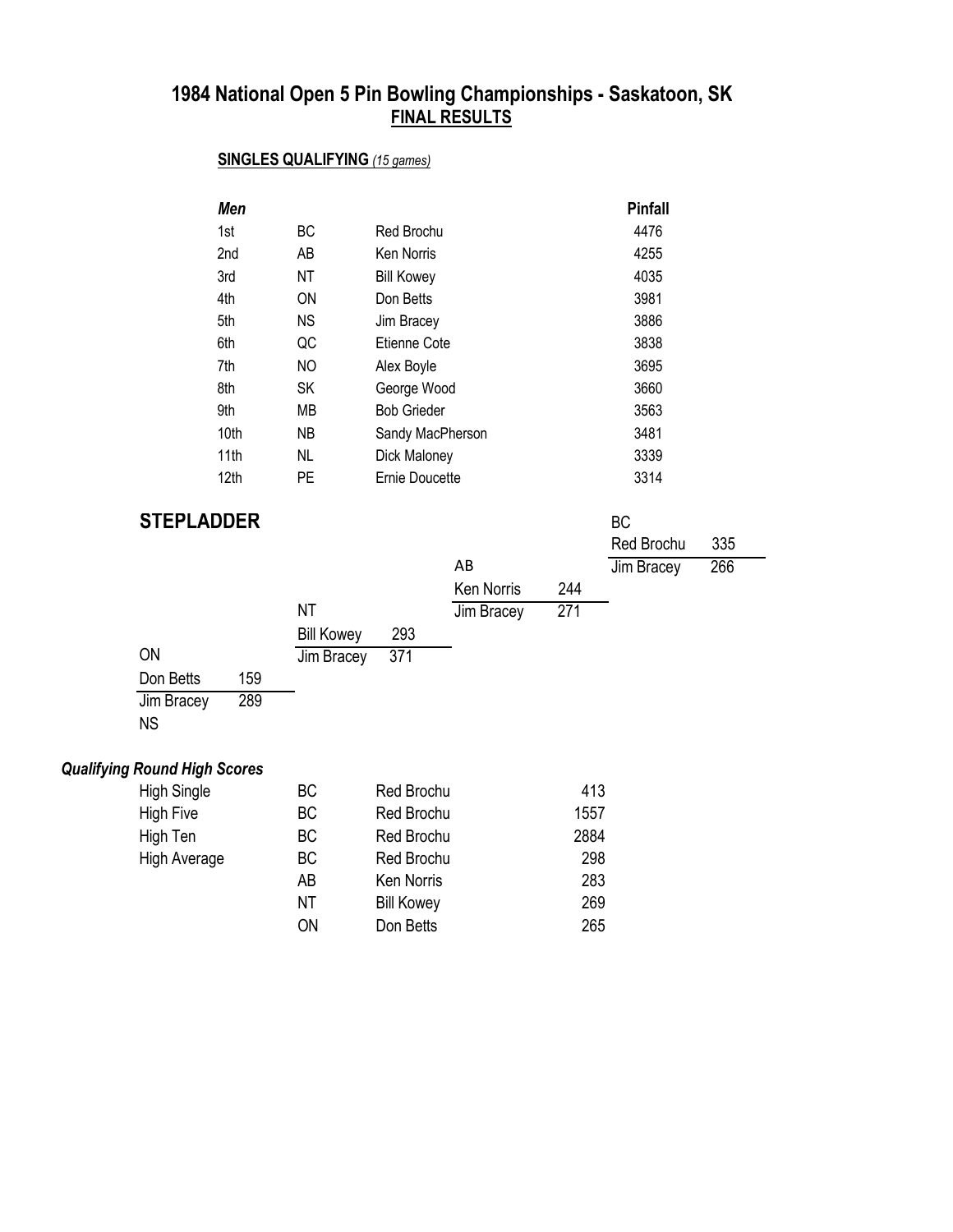|           |                                              | <b>Standing</b> | <b>LADIES</b><br><b>TEAMS</b> |                       | <b>Points</b> |                         |     |
|-----------|----------------------------------------------|-----------------|-------------------------------|-----------------------|---------------|-------------------------|-----|
|           |                                              | Gold            | Saskatchewan                  |                       | 118.5         |                         |     |
|           |                                              | Silver          | Alberta                       |                       | 111           |                         |     |
|           |                                              | <b>Bronze</b>   | Ontario                       |                       | 86.5          |                         |     |
|           |                                              | 4th             | Manitoba                      |                       | 85            |                         |     |
|           |                                              | 5th             | <b>British Columbia</b>       |                       | 84            |                         |     |
|           |                                              | 6th             | Northern Ontario              |                       | 82.5          |                         |     |
|           |                                              | 7th             | Newfoundland                  |                       | 57            |                         |     |
|           |                                              | 8th             |                               | Prince Edward Island  | 47.5          |                         |     |
|           | <b>GOLD - SASKATCHEWAN</b>                   |                 |                               | SILVER - ALBERTA      |               | <b>BRONZE - ONTARIO</b> |     |
|           | <b>Terry Stewart</b>                         | 256             | Bev Meyer                     |                       | 271           | Elaine Frieday          | 258 |
| Val Touet |                                              | 241             | Gayle Morrical                |                       | 196           | Anna Swartzman          | 254 |
|           | Cathy Daku                                   | 265             | Germaine Knipple              |                       | 236           | Theda Procher           | 241 |
|           | Jennie Irvine                                | 236             | Geraldine Ford                |                       | 250           | Donna Halliday          | 199 |
|           | Michelle Fosty                               | 241             | Sandy Barnes                  |                       | 229           | Deb Otten               | 211 |
|           | Shirley Quayle                               | 232             | <b>Billie Wood</b>            |                       | 206           | Georgina McCabe         | 225 |
|           | Jack Walsh (Coach                            |                 |                               | Louise Holmes (Coach) |               | Sid Morris (Coach)      |     |
|           | <b>Tournament High Scores - Ladies Teams</b> |                 |                               |                       |               |                         |     |
|           | Individual High Single                       |                 | SK                            | <b>Terry Stewart</b>  |               | 388                     |     |
|           | Individual High Five                         |                 | AB                            | <b>Bev Meyer</b>      |               | 1576                    |     |
|           | Individual High Ten                          |                 | AB                            | <b>Bev Meyer</b>      |               | 2761                    |     |
|           | High Averages:                               |                 | AB                            | Bev Meyer             |               | 271                     |     |
|           |                                              |                 | <b>SK</b>                     | Cathy Daku            |               | 265                     |     |
|           |                                              |                 | ON                            | Elaine Frieday        |               | 258                     |     |
|           |                                              |                 | MB                            | <b>Allison Burns</b>  |               | 257                     |     |
|           |                                              |                 | SK                            | <b>Terry Stewart</b>  |               | 256                     |     |
|           |                                              |                 | ON                            | Anna Swartzman        |               | 254                     |     |
|           |                                              |                 | NO                            | Brenda Hummel         |               | 252                     |     |
|           |                                              |                 | AB                            | Geraldine Ford        |               | 250                     |     |
|           | Team High Single                             |                 |                               | Alberta               |               | 1397                    |     |
|           | Team High Five                               |                 |                               | Saskatchewan          |               | 6362                    |     |
|           | Team High Ten                                |                 |                               | Saskatchewan          |               | 12751                   |     |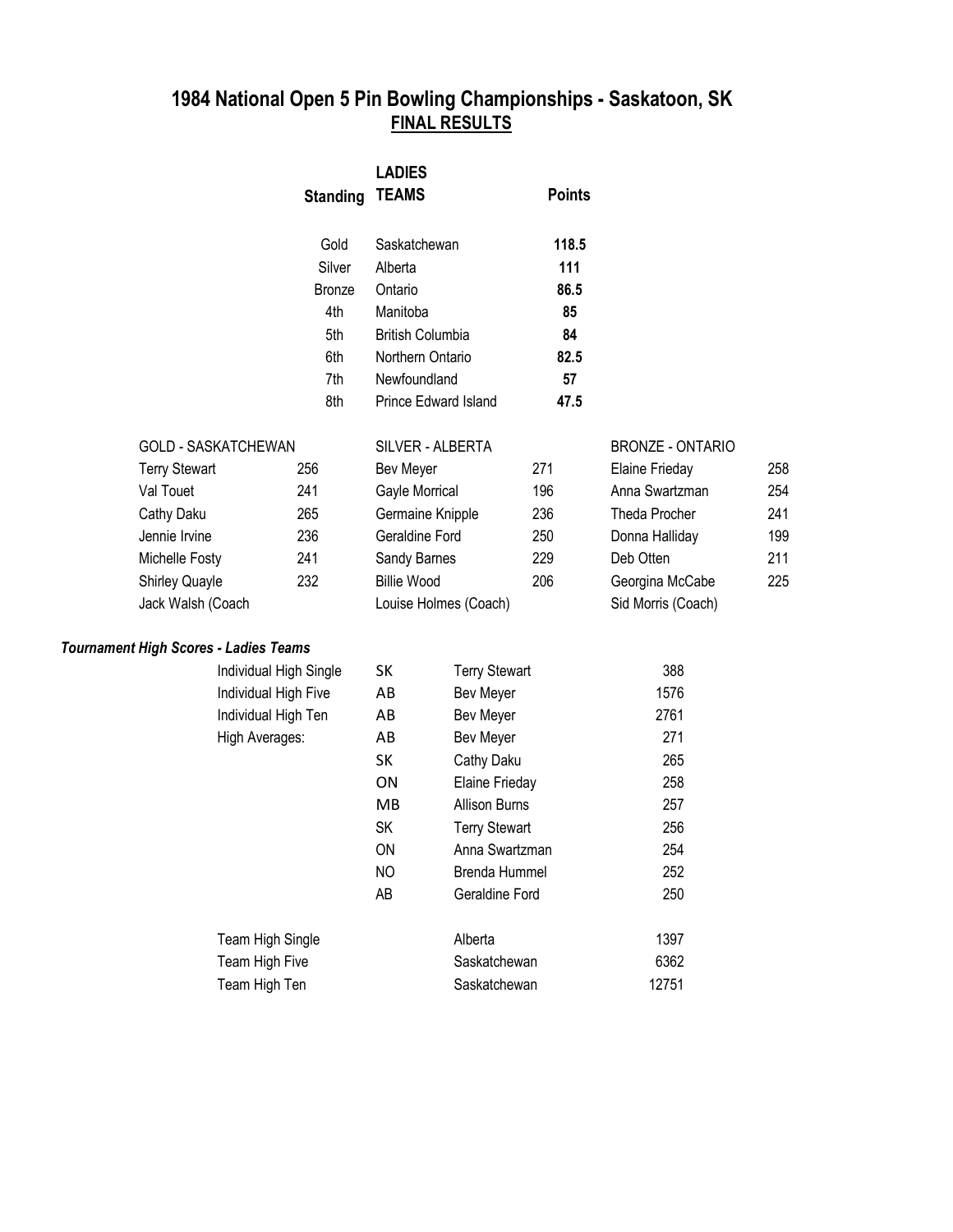|                                             |                        | <b>MEN'S</b>            |                      |               |                         |     |
|---------------------------------------------|------------------------|-------------------------|----------------------|---------------|-------------------------|-----|
|                                             | <b>Standing</b>        | <b>TEAMS</b>            |                      | <b>Points</b> |                         |     |
|                                             | Gold                   | Saskatchewan            |                      | 105           |                         |     |
|                                             | Silver                 | Ontario                 |                      | 97.5          |                         |     |
|                                             | <b>Bronze</b>          | Alberta                 |                      | 96            |                         |     |
|                                             | 4th                    | Newfoundland            |                      | 95.5          |                         |     |
|                                             | 5th                    | <b>British Columbia</b> |                      | 80            |                         |     |
|                                             | 6th                    | Manitoba                |                      | 80            |                         |     |
|                                             | 7th                    | Northern Ontario        |                      | 69            |                         |     |
|                                             | 8th                    |                         | Prince Edward Island | 49            |                         |     |
| <b>GOLD - SASKATCHEWAN</b>                  |                        |                         | SILVER - ONTARIO     |               | <b>BRONZE - ALBERTA</b> |     |
| Chris Bonany                                | 231                    | Don Betts               |                      | 281           | Greg Gigliuk            | 241 |
| Tom Walter                                  | 252                    | Lou Montagano           |                      | 233           | Jan Andersen            | 271 |
| Lloyd Wiens                                 | 251                    | Ken Ruthven             |                      | 232           | Dave Nelson             | 247 |
| <b>Phil Smith</b>                           | 252                    | John Scholes            |                      | 271           | Gary Tunbridge          | 274 |
| Dale Boothman                               | 259                    | Ralph Eckhardt          |                      | 260           | Lawrence Fobert         | 245 |
| <b>Tim Cuthbert</b>                         | 267                    | Keith Porter            |                      | 242           | <b>Bill Tronnes</b>     | 235 |
| Cec Irvine (Coach)                          |                        |                         | Paul Asselin (Coach) |               | Tom Alford (Coach)      |     |
| <b>Tournament High Scores - Men's Teams</b> |                        |                         |                      |               |                         |     |
|                                             | Individual High Single | ΟN                      | Don Betts            |               | 408                     |     |
|                                             | Individual High Five   | ON                      | John Scholes         |               | 1505                    |     |
|                                             |                        |                         |                      |               |                         |     |

| individual High Single | UΝ | Don Betts           | 40ŏ   |
|------------------------|----|---------------------|-------|
| Individual High Five   | ΟN | John Scholes        | 1505  |
| Individual High Ten    | ΟN | Don Betts           | 2863  |
| High Averages:         | ΟN | Don Betts           | 281   |
|                        | BС | <b>Bob Galer</b>    | 275   |
|                        | ΝO | Dennis Umakoshi     | 275   |
|                        | AВ | Gary Tunbridge      | 274   |
|                        | AB | Jan Andersen        | 271   |
|                        | ON | John Scholes        | 271   |
|                        | SK | <b>Tim Cuthbert</b> | 267   |
|                        | NL | Gerry Dooley        | 267   |
|                        | ВC | Don Pratt           | 261   |
|                        | ON | Ralph Eckhardt      | 260   |
| Team High Single       |    | Saskatchewan        | 1485  |
| Team High Five         |    | Ontario             | 6503  |
| Team High Ten          |    | Saskatchewan        | 12793 |
|                        |    |                     |       |